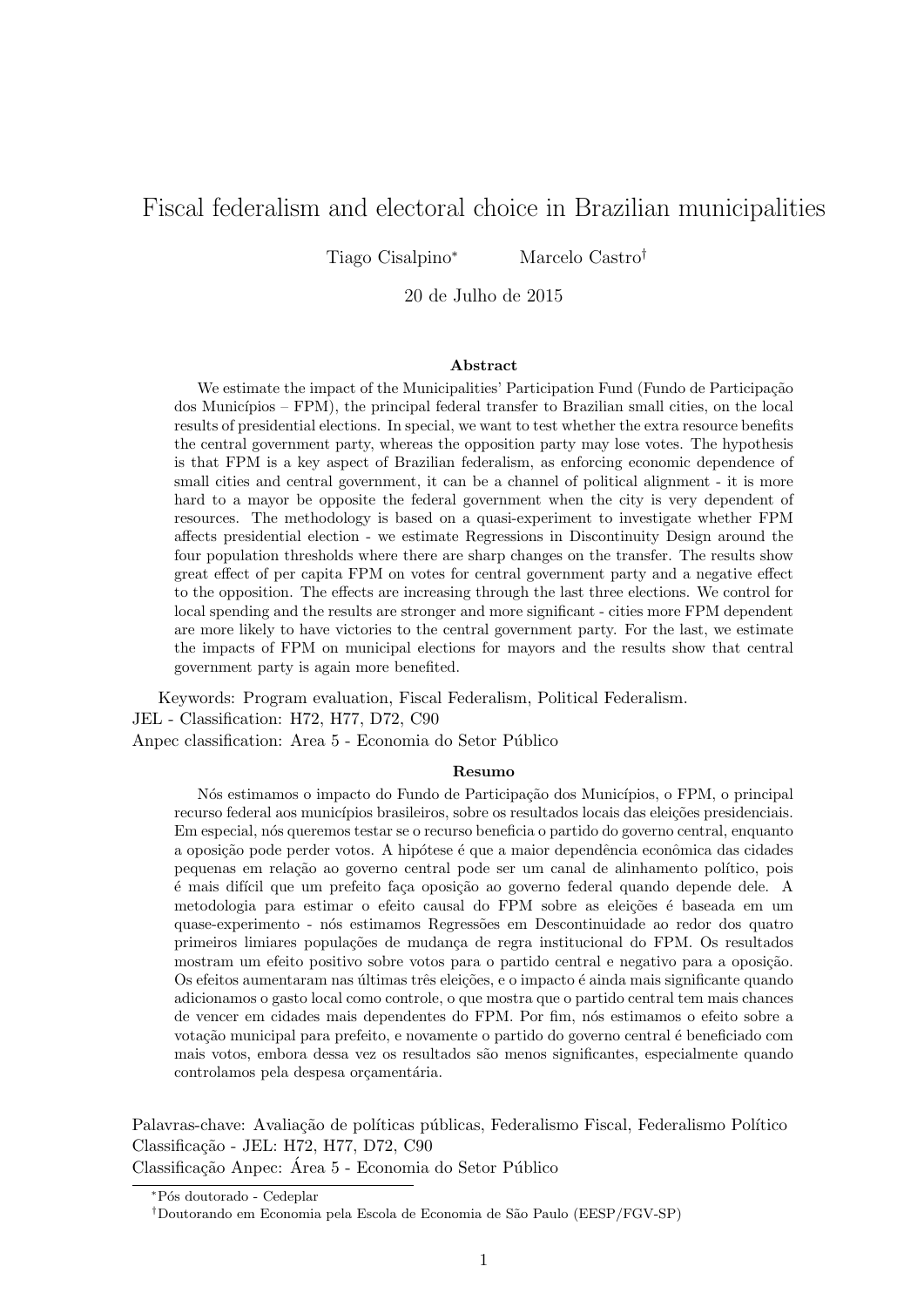## 1 Introduction

In this paper we aim to investigate the effect of the most important federal transfer to Brazilian municipalities, the Municipalities' Participation Fund (Fundo de Participação dos Municípios – FPM), on municipal electors behavior in presidential elections. We contribute to understand the linkages between the fiscal and political federalism systems in Brazil. Our hypothesis is that it is more difficult for local politicians and populations to stand as opposition to the federal government when they are economically dependent of federal transfers.

The estimation method uses a discontinuity in the FPM transference according to population brackets defined by law, which allows the use of Regressions in Discontinuity Design near the population thresholds. The paper that is most close to our approach is Litschig (2012), who uses 1980 data to estimate the effects of FPM on mayor reelection.

Workers' Party (Partido dos Trabalhadores - PT), a left-wing party, is in central government power since 2002, and its electorate is progressively more concentrated on the poorer population. Also, there is a reduction in the votes for PT in the biggest cities, while the margin of victory has risen in small towns on the interior, specially since 2006 election.

One of the main factors explaining this shift is the social program Bolsa Família, which is very concentrated in these small towns. This program, which consists basically in a monetary transfer to poorer families, has strong impacts on the reduction of poverty and represents a direct link between central government and poor people. In this paper, we explore a different explanation for the central party margin of victory in small towns, that is, cities in which the mayor hall are more dependent of federal transfer have more propensity to elect the federal government party.

## 2 Brazilian federalism system

### 2.1 Decentralization and Fiscal Federalism

Since the end of Military Dictatorship in the beginning of the 1980s, Brazil started an important process of decentralization. After a long cycle of centralization of power and resources on the federal government the end of the Military dictatorship allowed the political, administrative and fiscal decentralization. The new Constitution approved in 1988 marked the attempt to reduce the centralism of the previous period and promote decentralization.

One of the main results of this process was a transfer of fiscal autonomy to the subnational levels, not only from the federal government to the states, but also from the federal level to the municipalities. Together with revenues the States and municipalities also assumed duties on Health and Education systems administration. (Mora and Varsano, 2001) (Kelly and Gasparini, 2007) (Serra e Afonso, 1999) The mechanism of decentralization used in Brazil privileged constitutional transfers instead of fiscal autonomy for the lower levels of government (Kelly and Gasparini, 2007). The criteria designed for redistribution of central resources was design to reduce regional inequality. The result is that the poorest regions receive proportionally higher amount of the federal transfer Serra and Afonso (1999).

The most important federal transfer for the municipalities is the FPM, which is composed from 23.5% of two federal tributes' - IPI (Industrial Products) and IR (Income Tribute). FPM constitutional distribution criteria changed after 1988 but the main criteria of distribution divides the municipalities on two groups: State capitals and interior municipalities. The State's capitals has 10%, the interior municipalities 86.5% and 3,6% of a reserve. The most important criteria of distribution for fiscal decentralization is the distribution for the interior municipalities. The distribution is based on classes of population arbitrary defined on the legislation (STN, 2012). The main pattern regarding this distribution is that the per capita transference is higher on the small municipalities.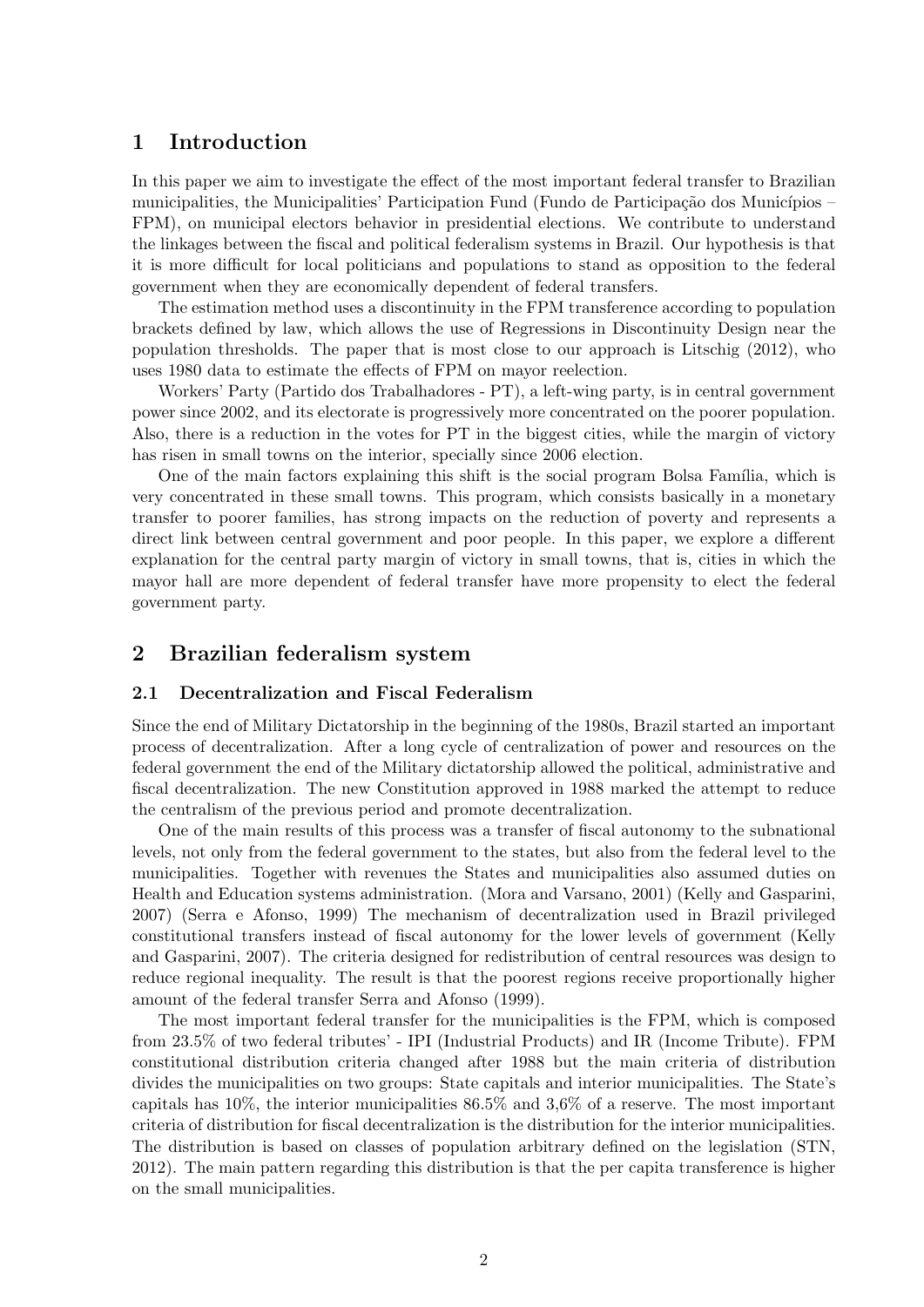### 2.2 Political evolution in the last elections

After re-democratization in 1988, Brazil had seven presidential elections in 1989, 1994,1998, 2002, 2006, 2010 and 2014. The dispute for president is done in two rounds if the winner candidate do not earn the dispute with the majority of the valid votes (excluding null votes), and the vote is mandatory for all citizens. Two parties, PT and PSDB, polarize the political national scene. After 1994 these parties together received 70% to 90% of the valid votes. Fernando Henrique Cardoso (PSDB) won in 1994 and 1998 in the first round. All other election for president took two rounds to achieve a final result.

After losing three presidential elections on second place, PT finally won in 2002. It opened a sequence of four victories, the longest sequence of a single party in Brazilian democratic history with the elections of Lula in 2002 and 2006 and Dilma in 2010 and 2014. Along this time, political scientists identified a shift on the socioeconomic profile of the political supporters of PT. Singer (2010) proposed the term Lulism ("Lulismo") to classify this process. Lulism is the set of political forces who supported Lula politically and guaranteed his re-election in 2006. By this time, PT lost votes in the middle class, which historically voted in the party, and got more supported from the poorer families, specially because of the transference of Bolsa Família to these families. Nobre (2010) on other hand pointed that both PT and PSDB, the main opposite party, orbit the center of political center represented by PMDB, the main central party in Brazil. They both agree that lower socioeconomic classes joined Lula in 2006 after rejecting him in the four preceding elections, 1989, 1994, 1998 and 2002, and these groups were very important for PT victories in the 2010 and 2014 elections.

The shift on Lula's electoral base was also explored by a more quantitative approach such as in Zucco (2013), and Peixoto (2007). These authors explore the rule of Bolsa Familia on this process. The income distribution program Bolsa-Familia is a very focused program on the very poor which naturally overlaps with political preference for PT. The role of Bolsa Familia for Lula reelection is widely debated. Most of the studies agree and find significance positive impact of Bolsa Familia in the option for PT on presidential elections. (Shikida et al, 2009; Zucco, 2013; Liccio et all, 2009).

The concentration of votes on PT and its main opposition PSDB correlates with indicators of socioeconomic status such as income and education, while PT base support shifted from urban affluent sectors, with more schooling and income, located in the biggest cities to the poor and mostly of the very poor people. (Singer, 2010). Brazil in this sense became a very politically polarized country divided between rich and the poor, with the poor supporting PT after 2006 and the rich supporting the PSDB, which is the main political rival of PT. This pattern is identified in multiple geographical scales. Inside big metropolitan urban areas as S˜ao Paulo, PT supporters are from poorer population concentrated on the periphery of tur urban center, (Carvalho, 2009) but also on national scale, the concentration of supporters from PT is located in the less developed regions of the country, mainly the North and Northeast regions. Geographically the poorest regions in Brazil in the Northeast and in the North are the main political basis for PT after 2006.

The transition of the political supports of PT for the poorest regions of Brazil has some important implications. The difference in votes from the wining candidate compared to the second place is higher on places with higher population size and level of urbanization. This condition implicates that on the smaller municipalities is more difficult for the opposition of the ruling forces to win. Marenco dos Santos (2013) points that the smaller the municipality size, the lower the level of political competition and the higher the alignment with the federal government , as in 2008 election 70% of the mayors elected were align with the ruling coalition of the federal government. The alignment with the federal government constitutes an important electoral capital for the ruling coalition at the national level.

One additional aspect of this shift is the dependence of the regions that are now supporting PT of federal transfers. The fiscal decentralization process in Brazil favored some regions instead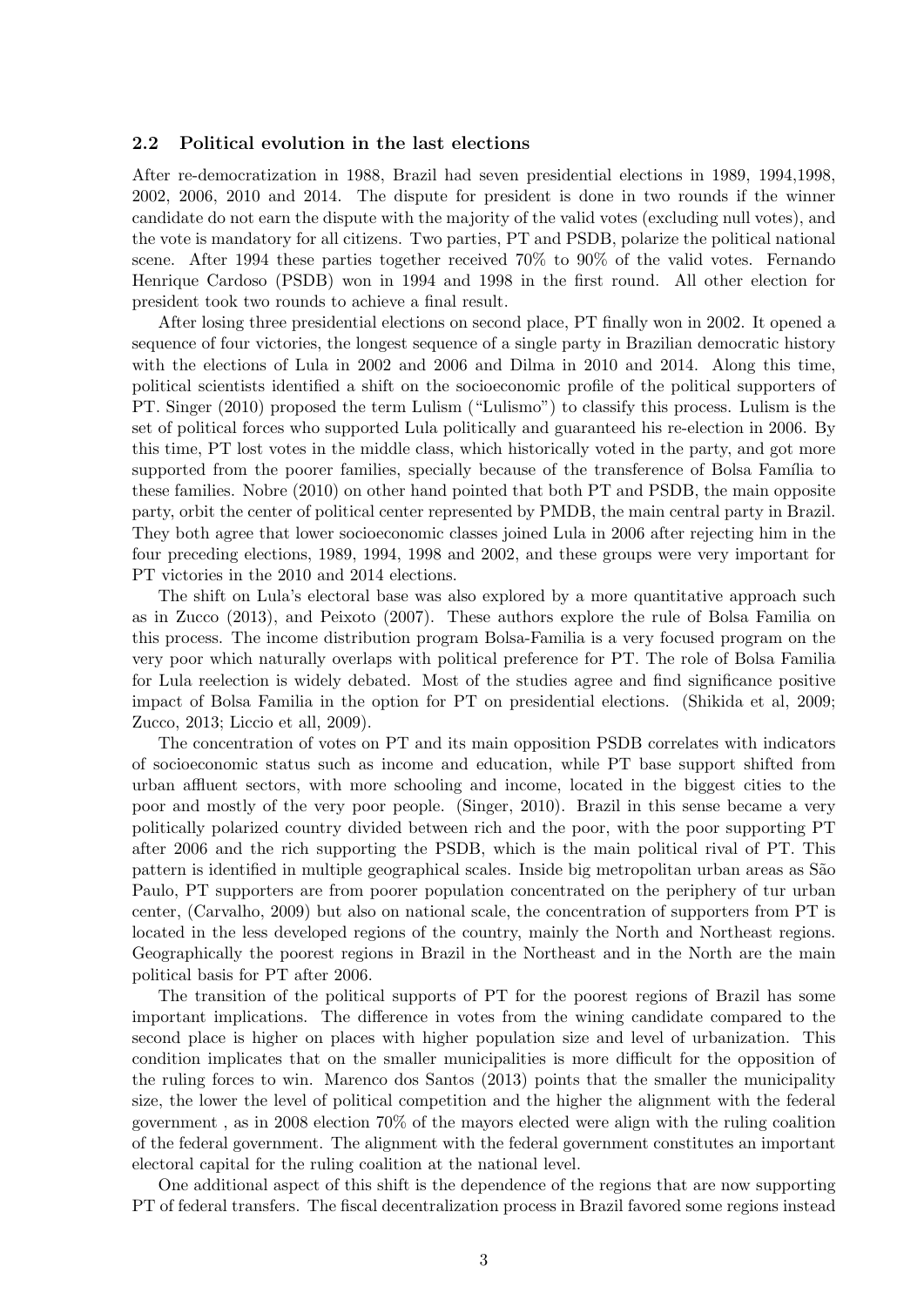of others and the Northeast was one of the regions most benefited by the fiscal decentralization process in Brazil after 1988 Constitution. Therefore, while the electoral base of PT shifts to the Northeast, it goes to region were the municipalities have a high dependence on the federal transfers. On that sense, the shift in political scene of PT supporters in the poorest Northeast has an interesting overlapping with some remarkable aspects of Brazilian federalism. This process might have electoral implications. In this view, it is hard to separate in which extent the PT shift to the poorer smallest cities or it is a characteristic of Brazilian federalism itself - independently of the party in federal power, it may receive more votes in these areas.

## 3 Data

The data sets used in the paper came from two sources, fiscal and elections data for the municipal level in Brazil. Fiscal data from the FPM distribution for the municipalities came from STN -National Treasury Secretary. The source of the data from votes on the parties in the national and local elections is from TSE - Superior Electoral Court of Brazil.

Table 1 summarizes some aspects of Brazilian fiscal decentralization. We selected the main sources of revenues for the municipalities. Small cities are more dependent of FPM transfer and of the main state transfer (a share of ICMS, a state tax). The municipal tributes, municipal taxes and other tributes that are municipal responsibility represent only 4% of the revenues of the smallest group. This mean that for small municipalities we find a total dependence on transfers from federal and state level.

[Table 1]

Figure 1 shows the difference on the percentage of votes between PT and PSDB on the first round of presidential elections of 2002, 2006, 2010 and 2014 per classes of population. Two tendencies are clear. First, we can see that PT is progressively increasing his margin of votes in the Northeast. On other hand, PT started also to increase the share of votes in the small municipalities an opposite situation compared to 2002.

Figure 2 shows the spatial distribution of the dependence of the FPM, measured by the percentage of the FPM to the Total revenues available for the municipalities. On the red zones, FPM represents more than 50% of total municipal revenues. The regions with the higher dependence are on the Northeast and state of Minas Gerais.

Figure 3 shows the spatial distribution of the proportion of families that receive Bolsa Familia families on total number of families. The Northeast is also the region were the concentration of Bolsa Familia beneficiaries.

Figure 4 shows the relative difference on votes on PT and PSDB. We see a great spatial overlap of votes for PT, Bolsa Família and FPM. The margin in favor of PT is higher on the regions were Bolsa Familia and FPM dependence are higher.

# 4 Empirical strategy

Our estimation methodology follows closely the literature that uses FPM population thresholds to estimate causal impacts of FPM, in special Listchig (2012), Brollo et al (2013), Avarte et al (2013) and Castro et al (2015). The strategy consists of using FPM law that determines the FPM distribution according to FPM brackets. The principal hypothesis is that the thresholds are exogenous and any difference on potential variables comparing cities immediately on the right and on the left of the threshold are due to the extra FPM given the legal rule. We follow the hypothesis and discussions presented in Castro et al (2015) that guarantees the identification of FPM variation near the thresholds.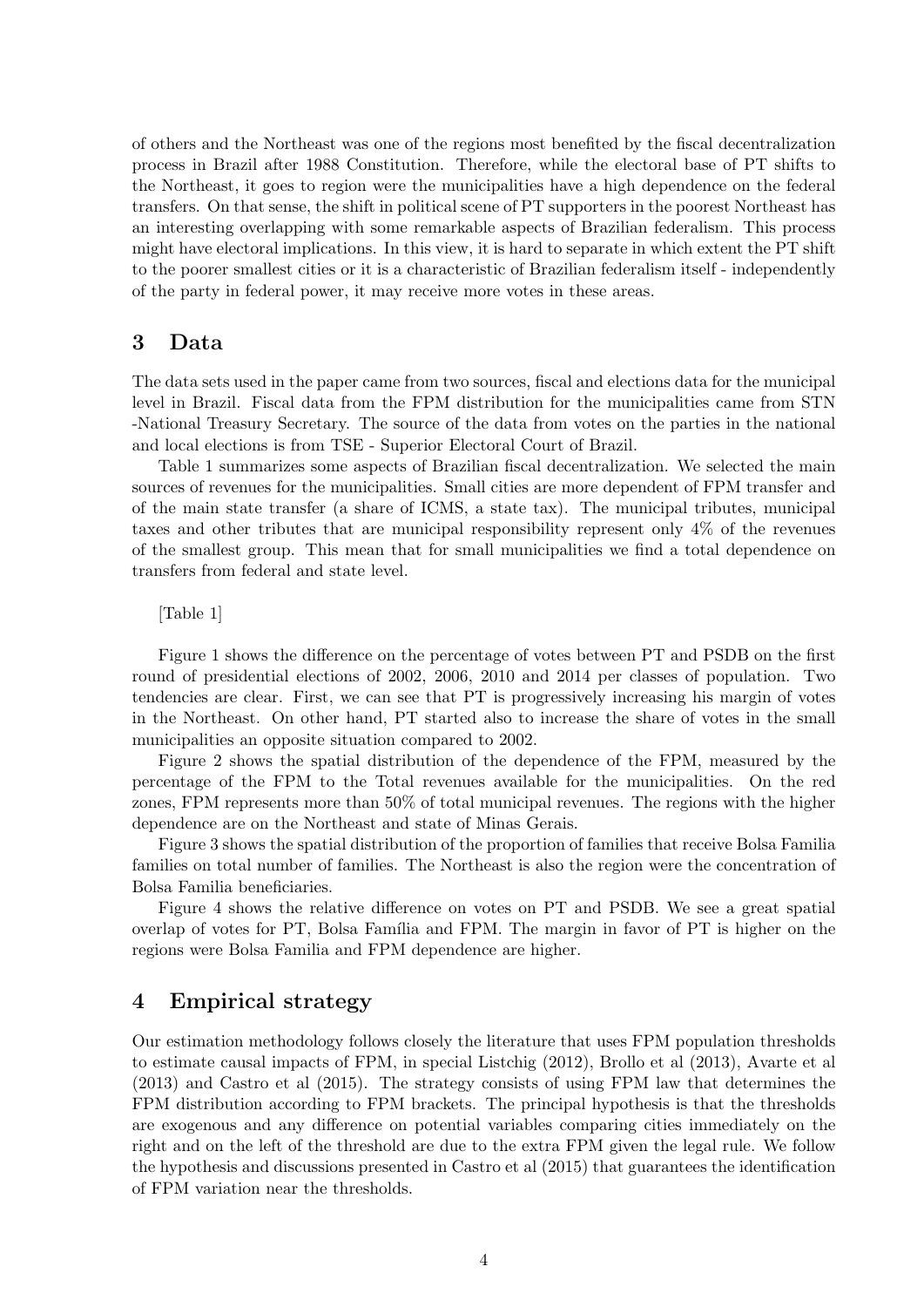

Figure 1: Percentage of votes for PT and PSDB on the first round of presidential elections, according to local population

We analyze municipalities that receive an extra FPM given a marginal population variation in the estimation window. Control cities are on the left of the cutoffs and treatment on the right. This is a special case of Regression in Discontinuity Design, which is further explained in Lee and Lemieux (2010).

We use the four FPM thresholds in our population sample range:  $10,189$ ;  $13,585$ ;  $16,891$ ; 22773. We estimate RDD effects using Two-Stage Least Square (2SlS) regressions in regions around the thresholds. According to Angrist (1999), 2SLS consistently estimates the causal impact. The specification of the first stage can be described as:

$$
FPM_i = \lambda_0 + \lambda_1 the orical FPM_i + \lambda_2 p_i + \lambda_3 p_i^2 + v_i
$$

where  $p$  is the population of the municipality in a given period. In the first stage, we correct for declaration error in FINBRA database, which could bias the results. The estimation of the second stage consists of:

$$
V_i = \alpha_0 + \alpha_1 p_i + \alpha_2 p_i^2 + \tau F P M_i * + \alpha_3 X_i + u_i
$$

where  $V_i$  is the number of votes for PT candidate (or the margin of victory) and  $FPM*$ is the FPM per capita estimated on the first stage.  $\tau_i$  is the coefficient of interest and X are controls added later. u is the idiosyncratic error term, grouped by cluster of municipalities to fix the variance of each city over time (Wooldrigde, 2002).

We analyze in Figure 5 the balancing between treatment and control groups relative to the size of the electorate. We estimate local polynomial regressions on the right and on the left of the thresholds, and there is no clear impact of  $FPM$  on the city number of votes<sup>1</sup>. We conclude

<sup>&</sup>lt;sup>1</sup>A detailed analysis of the FPM balancing around the thresholds can be find in Castro et al (2015).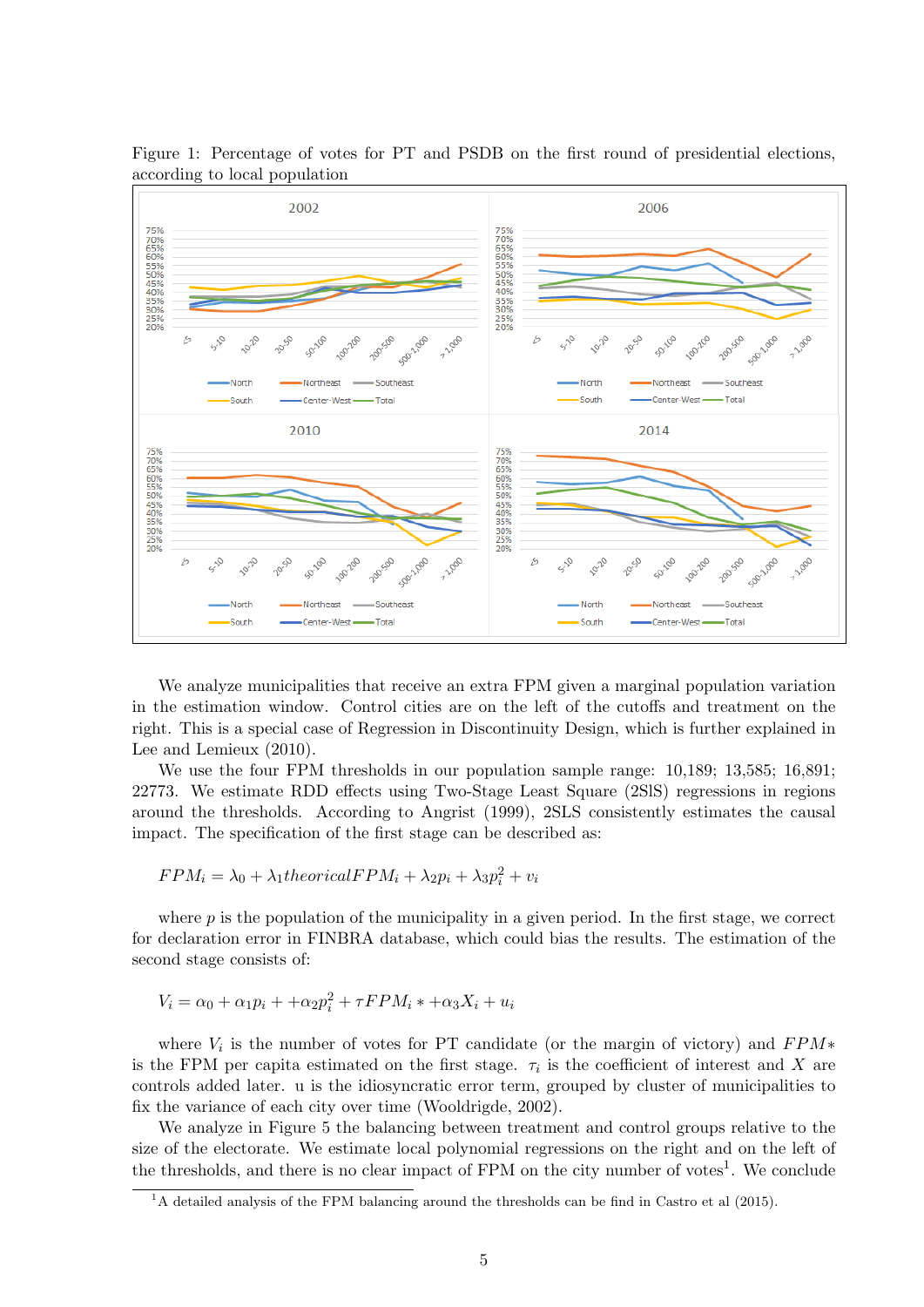

Figure 2: Spatial distribution of FPM relative to total budget revenue

that FPM does not influence general propensity to vote, as there are no migration of votes correlated with this transfer.

# 5 Results

## 5.1 Estimates with all sample data

Table 2 shows the estimates using Ordinary Least Square (OLS) and Instrumental Variable (IV) regression, in which we use all Brazilian cities with fewer than 30,000 inhabitants. We use electoral data of number of votes for PT and PSDB in the last 3 presidential elections, and for each one we use fiscal variables of all the years before.

OLS estimates indicate a positive correlation between per capita FPM and votes for PT in first and second round of 2006 elections, but there is no effect in 2010 and even a negative correlation in the first round of 2014. On the same time, votes for PSDB in 2006 have a negative correlation with FPM, but the absolute magnitude reduced through time.

The  $R^2$  of OLS regressions indicates a strong correlation between electors decision, population and FPM transferred to a city, reaching 81% on the 2010 regressions for PT. The IV estimates, with the theoretical FPM as instrument in the first stage, are less significant, but also reveal that the FPM impact on votes for PT has a decreasing trend in the last few elections. These correlations are good as an overall insight of how our variables are related, but they do not necessarily indicate causality. In the next section, we use a more robust estimate of the direct impact of an exogenous FPM variation on votes for PT and PSDB.

[Table 2]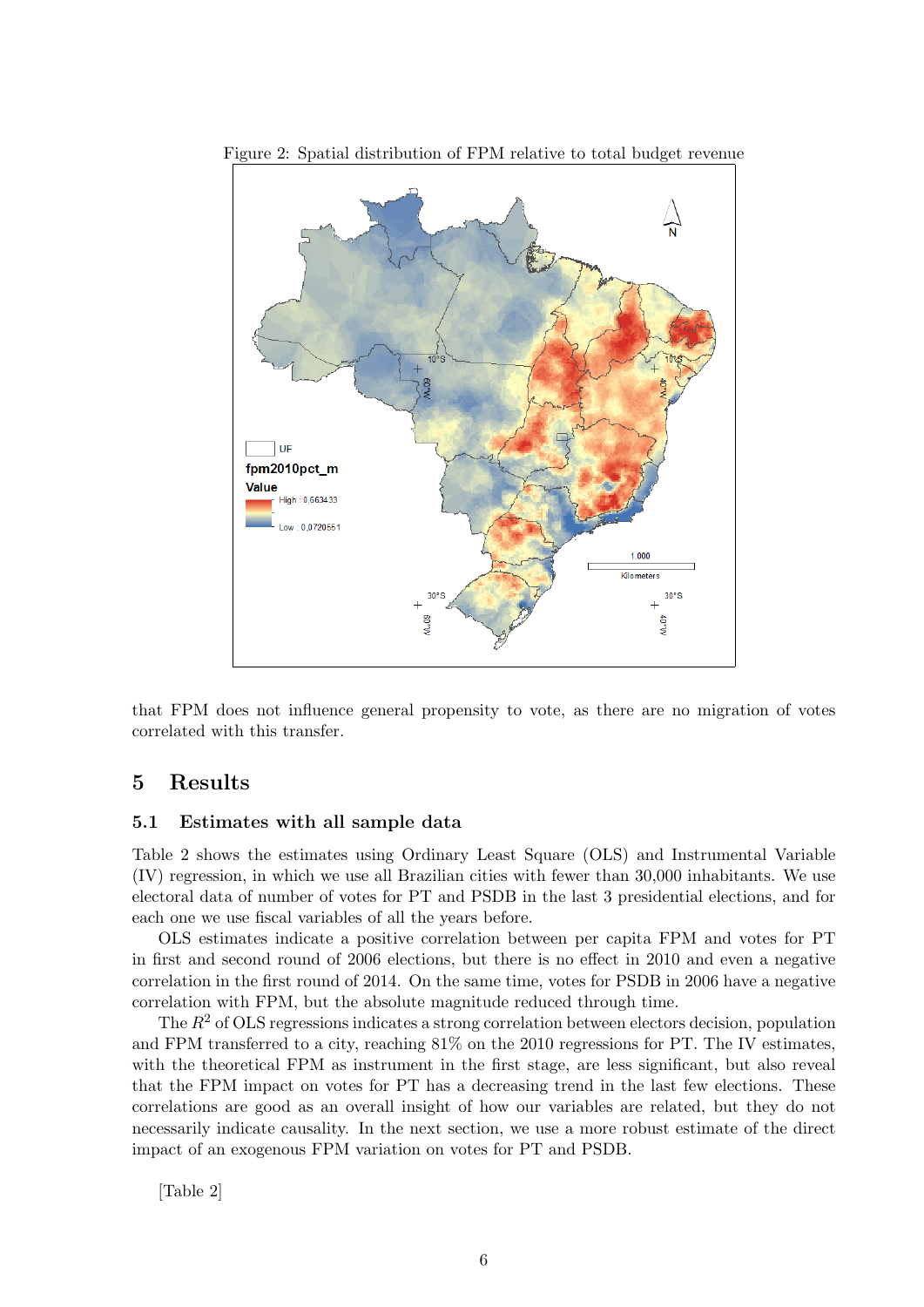

Figure 3: Spatial distribution of Bolsa Família beneficiaries as a percentage of local population

### 5.2 RDD regressions

For now on, we analyze the impacts estimated by RDD, considering 5000 inhabintants windows around the thresholds. We present in Table 3 the effects on votes for PT on the left and on votes for PSDB on the right; the first column shows the effect using all the thresholds together, and the others the separate effect for each threshold. Also, we separate the effects for votes on each round for the last 3 presidential campaigns: 2006, 2010 and 2014. The left side of Table 3 shows a very little impact of FPM on PT voting, and even a negative effect in the 2014 election. The right side shows no evidence of FPM impacts on PSDB votes.

[Table 3]

Table 4 repeats the regressions of Table 3, but we add the local budget expenditure (in logarithm) as control. Although endogenous, controlling for local spending allows us to estimate the impact of the increasing dependence on FPM, as we see the variance in FPM not correlated to spending and naturally to a great portion of revenue and general economic impacts.

We think in this regression as the impact of FPM on elections in cities which FPM has no economic impact. Suppose for example that Bolsa família is the meanly cause driving votes for PT. In this case, if FPM impacts on economics or poverty, it may reduce the program number of beneficiaries and also the votes for PT. Now, controlling for spending, we want to capture the impact of the increasing dependence of FPM relative to the total expenditure, which is very close to the local budget revenue. We take cities that receive an exogenous FPM due to population increase, but keep their expenditures unchanged. In this situation, the FPM economic and social impact should be low.

The left side of Table 4 shows a positive impact of FPM on votes for PT. The biggest impacts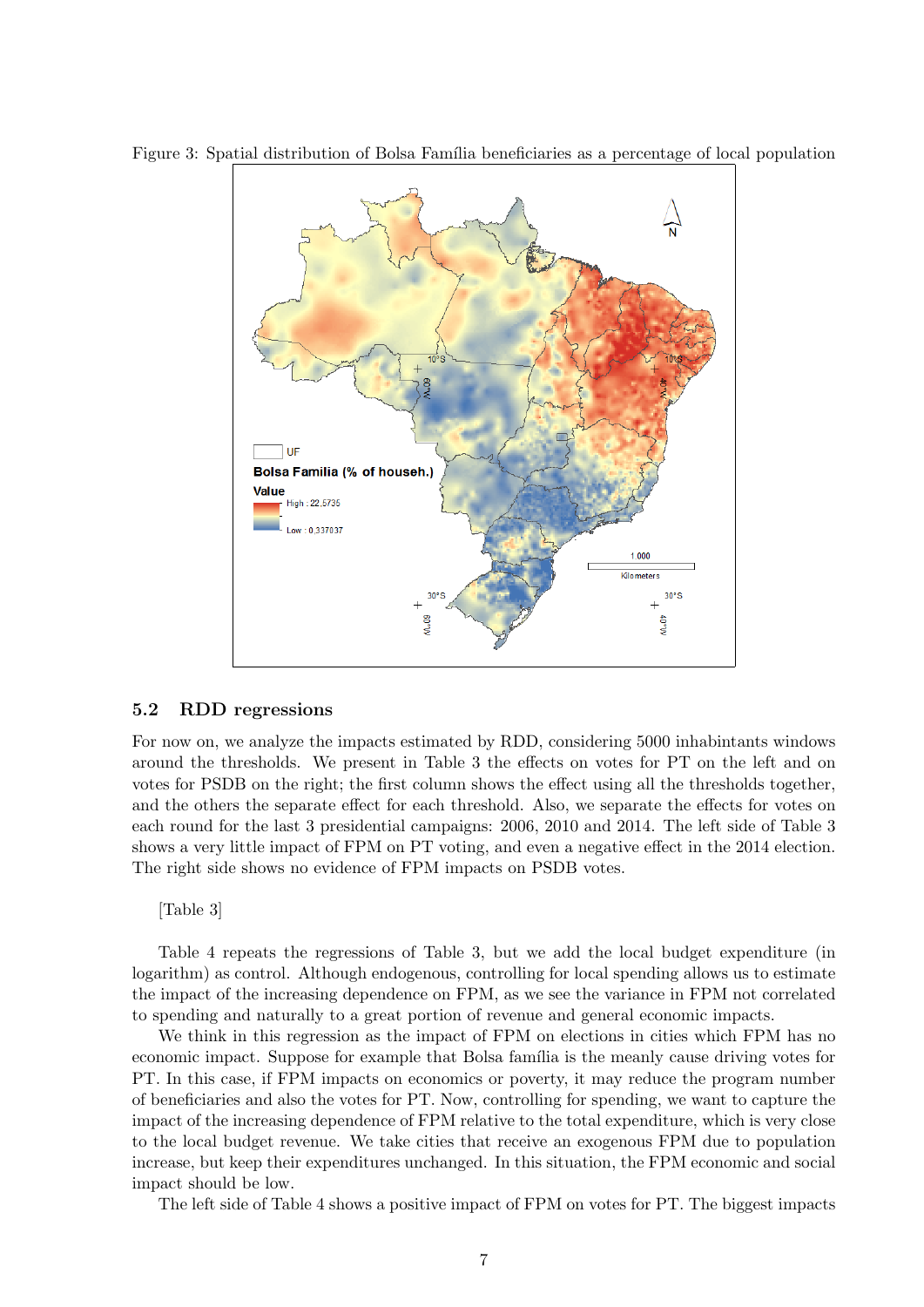

Figure 4: Difference of votes for PT less the votes for PSDB as the share of local electorate

occur in small towns in the 2000 elections, but the impacts increases for the others ranges in recent elections. Comparing Tables 3 and 4, wee see that there are more votes for the central party in the cities most dependents of central transfers. The right side of Table 4 shows a negative impact of FPM on votes for the opposition party, and this effect is increasing over time, including in the biggest cities in our sample.

### [Table 4]

In Table 5, we analyze the FPM impacts on the margin of victory of PT from PSDB, relative to the total side of the electorate<sup>2</sup>. In the left side, in which we do not control for local spending, the effects are small and even negative in some population ranges in 2014 election. The tendency reverses when we control for local spending on the right side. The effects are significant in 2010 and 2014 elections and increase over time. The effects are numerically big, representing an increase of one third of the electorate in the margin of victory due to a 1% increase in FPM.

### [Table 5]

Table 6 presents a more robust estimation, in which we use the RDD regressions and the panel of cities along the years. We control for city Fixed Effect, a method to eliminate bias due to local idiosyncratic error constant over time. The Fixed Effect with Instrumental Variable (FE -IV) calculate the effect of changing the FPM coefficient during the sample period due to marginal population growth in the RDD estimation windows. We use again the PT margin of victory relative to the total as dependent variable. We separate the effects to the first round of

<sup>&</sup>lt;sup>2</sup>We define the dependent variable in this case as  $margin = \frac{votesPT - votesPSDB}{totalelectorate}$ .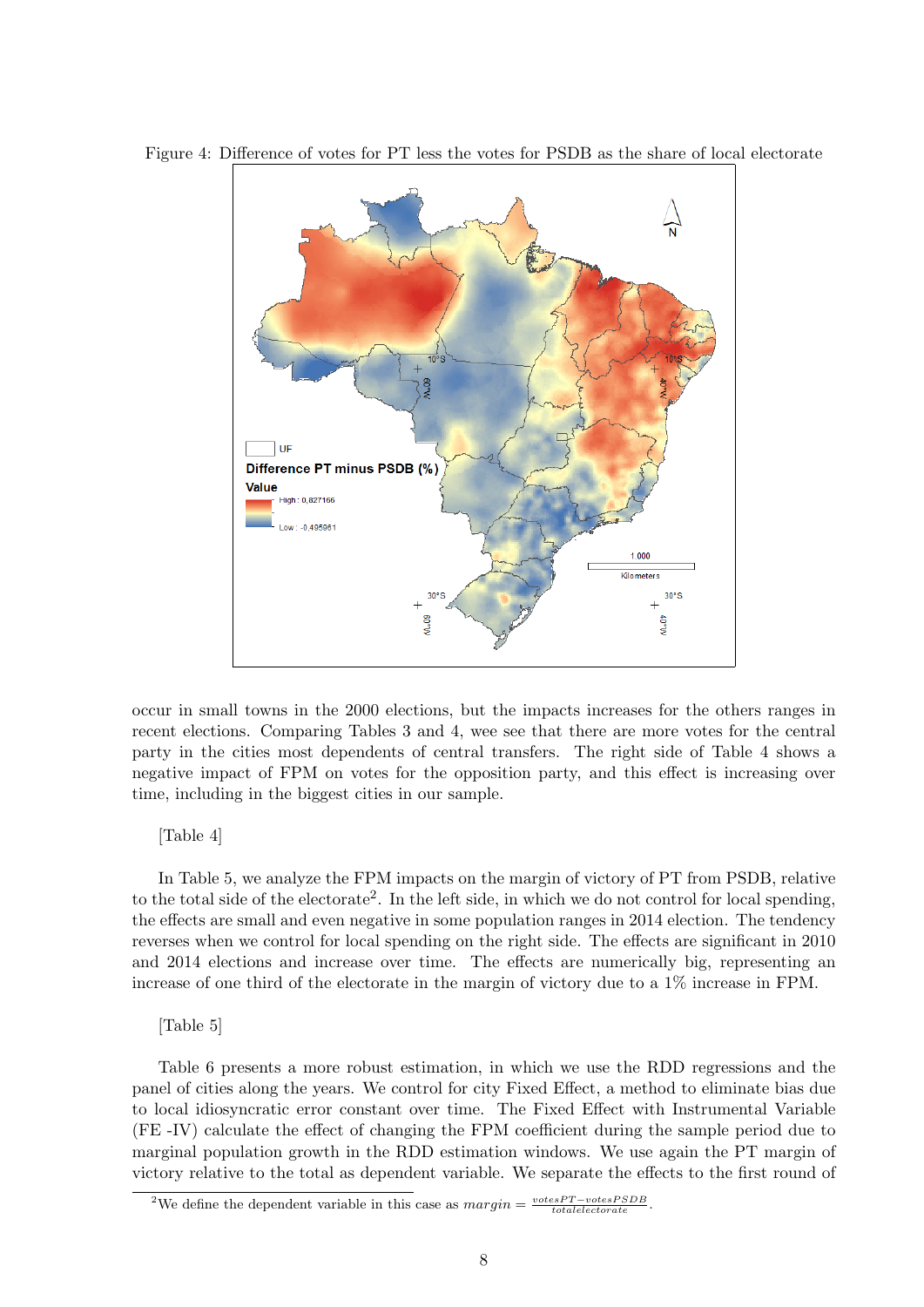

Figure 5: Total of electors according to local population

presidential elections (on the upper part) and to second (on the bottom). The results on the left side, in which we do not control for local spending, shows a positive impacts on the PT relative margin on the first round, whereas this effect becomes negative in the second round. Controlling for local spending on the left shows that increasing FPM dependence impacts positively on PT probability of victory, but this effect is concentrated in the first round when we control for local fixed effect.

[Table 6]

# 6 Impacts on municipal elections for mayors

In this section, we estimate the impacts of the FPM transference on the probability of a given party win the municipal elections for mayor. Figure 6 shows the distribution of parties among cities with up to 30,000 inhabitants. PT is the party with less representation in this sample, while PMDB has more mayors when the local population is fewer than 15,000 inhabitants. For cities with population ranging from 15,000 to 30,00 inhabitants, PT and PSDB has a similar number of mayors.

We present in Table 7 the regressions estimates correcting for Fixed Effect and using Theoretical FPM as Instrumental Variable. We consider data for the municipal elections in the years 2004, 2008 and 2012. In the upper part of the Table 7, we see the results using all the thresholds together. The impacts are positive on the votes for PT when we do not control for local spending, on the left, and negative on votes for DEM, an opposition party. The impacts on PT are concentrated on threshold 3, while the impacts on DEM are concentrated in smaller towns cities near the first thresholds. Also, in threshold 3 window, there are negative impacts on votes for PMDB and PSDB.

The results are quite different when we control for local spending on the left of Table 7. Considering all the thresholds, the only impact is a positive increase on votes for DEM. Most of the significant disappear - which is a sign that most of FPM impacts is due to the increase on local budget expenditures - but there is still positive impacts on votes for PT at threshold 3, as well as negative effects on votes for PMDB.

[Table 7]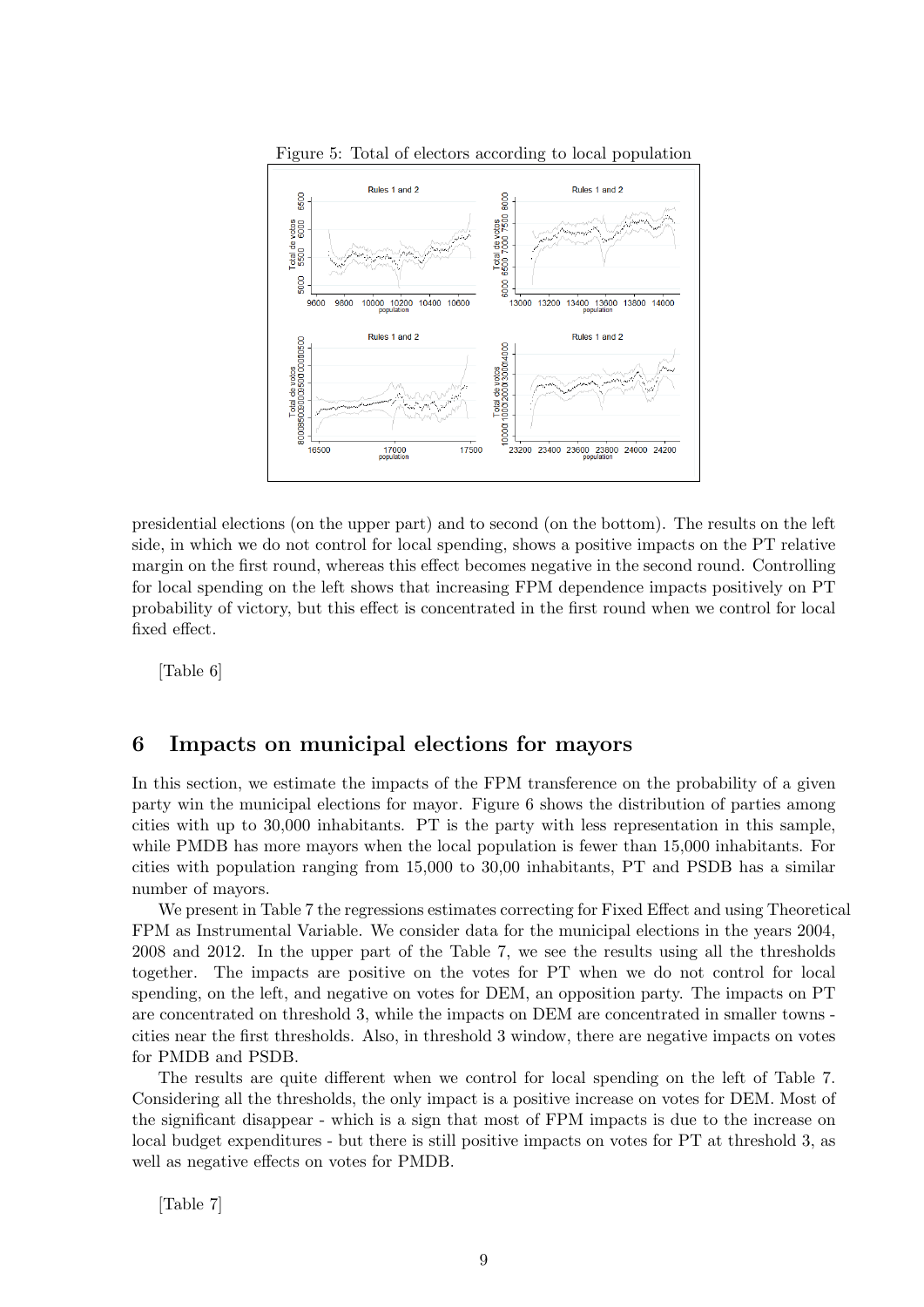Figure 6: Distribution of biggest parties on town halls in cities with up to 30,000 inhabitants



Linear polynomial regressions estimates. Confidence interval is omitted but its inclusion does not change the analysis.

## 7 Conclusions

We analyze a specific channel of interaction among fiscal and political federalism in Brazil, that is, the effect of the a central transfer, the FPM, to municipalities on local elections for central party candidates for president and mayor. Our hypothesis is that, although being an unconditional transfer, politicians and population can associate the extra amount to the federal party. Also, it can be a idiosyncratic characteristic of Brazilian federalist system. In the time that mayors play a central rule in political background and they are very dependent of federal economic support, it's a natural questions to investigate in which extent economic support is transformed into political support, independent of the party in federal power.

We use the legal rule of FPM transference according to population brackets, which allows the use of RDD regressions to identify the exogenous impacts near the first four thresholds. The results indicate very small impacts when we do not control for municipal budget conditions, even a negative effect on votes for PT in 2014 election.

The regressions are very sensitive to the inclusion of local budget expenditures as control. Our intention is separate the impacts on cities which may occur FPM budget and economics impacts, the general case, and cities where FPM does not impact like this. In this latter case, increasing FPM dependence has strong positive impacts on votes for PT presidential candidate and negative impacts on votes for PSDB. Moreover, the impacts seems to be increasing and progressively more significant during the 3 last elections.

We also use the difference of votes for PT and votes for PSDB, relative to the total municipal electorate, as dependent variable, and we observe the same trend - PT margin of victory is bigger when the city receives more per capita FPM, and this effect is bigger when the city is more FPM dependent and when FPM has less economic impacts. Also, the effect increased in the last election. Using a more robust specification, in which we use a panel of cities across the last elections to control for fixed effect, we identify a similar trend, although more evident in the first round.

We estimate the impacts of FPM on municipal elections for mayors, as an extra channel of interaction between FPM and politics. Now, the effects of FPM on votes for PT is bigger when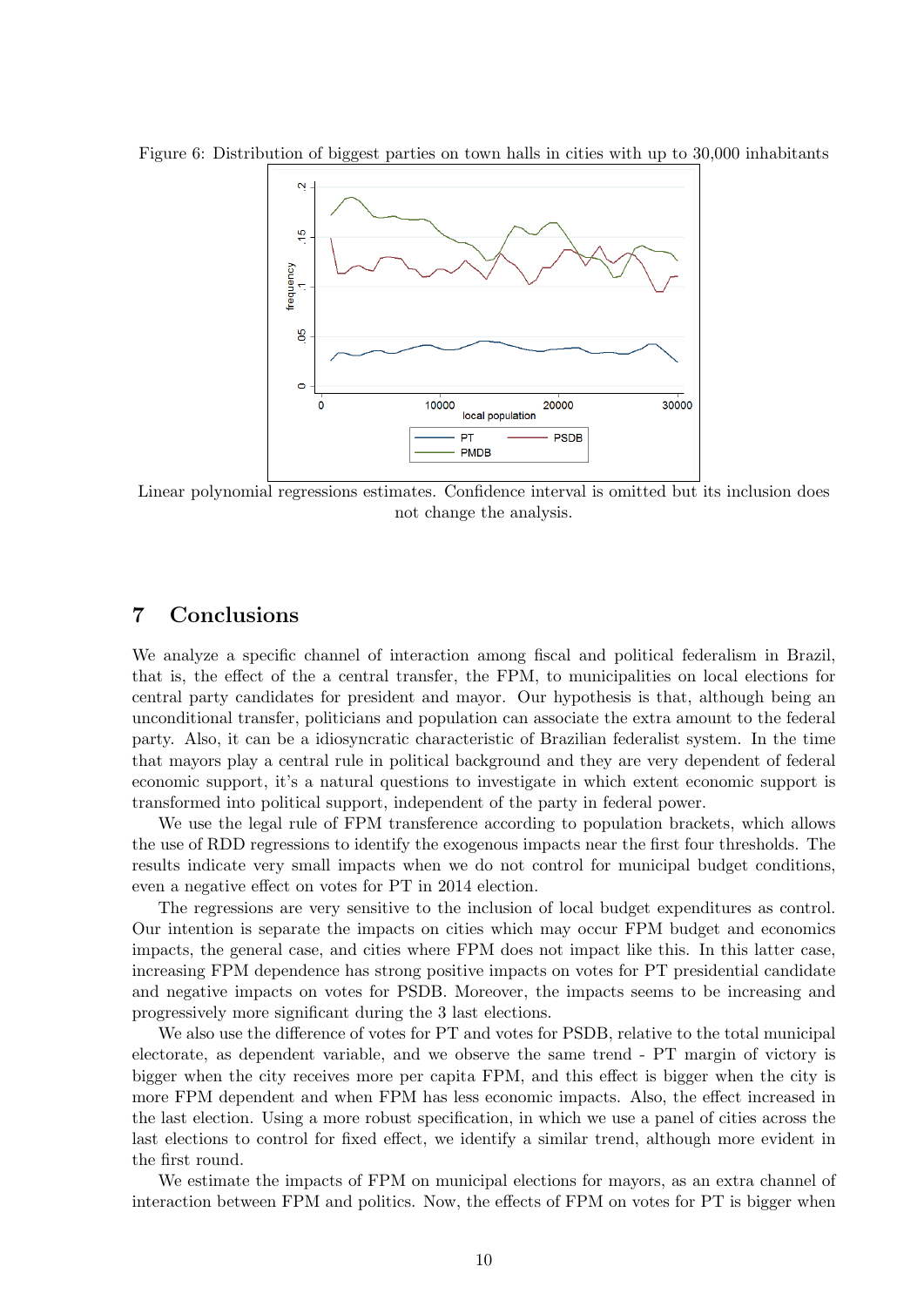we do not control for local spending and using all the thresholds, but the impacts at threshold 3 are similar in both cases. Also, the impacts on opposition parties are negative, specially when we do not control for budget expenditures.

In general, the results indicate positive effect of FPM on votes for the central party. Also, the impacts are bigger when the do not control for budget expenditure, that is, extra amount represents more federal money dependence and there are no economic impacts. More FPM dependence increases the margin of victory of PT, and this effect is increasing in the last elections. The impacts on central party mayor candidates are also positive, but the results are not so sensitive to the inclusion of local budget controls.

The results should be analyzed considering Brazilian political, fiscal and economical federalism system. Although very important political players, small cities mayors are almost always very dependent of federal transfers, specially the FPM. Although made automatically each month, this transfers represents a liquid transference from bigger urban centers to small rural towns. Our objective was to present some general impacts, in the case or not of existing budget impacts.

In the next steps, we are analyzing the possible interactions of FPM and another social programs to clarify the FPM impact channels. We want to see the effects of FPM on the city number of Bolsa Familia beneficiaries, the most important federal social program, which is considered as important factor to explain the victory of the central party in the last elections. Some of the electoral FPM impacts may be due to social and economics spillovers, as FPM could for example reduce the poverty and the number of Bolsa Família attenders.

## References

- Afonso, J. R., e Araújo, E. A. (2000) A capacidade de gastos dos Municípios brasileiros: arrecadação própria e receita disponível São Paulo: Fundação Komrad Adenauer
- Afonso, J. R., e Araújo, E. A. (2006) Local government organization and finance : Brazil In A. Shah (ed.), Local Governance in Developing Countries, World Bank
- Angrist, J. and Lavy, V. (1999). Using Maimonides' Rule to estimate the effect of class size on scholastic achievement. The Quarterly Journal of Economics, 114(2), 533-575.
- Arvate, P. , Mattos, E. and Rocha, F. (2015). Conditional versus unconditional grants and local public spending in Brazilian municipalities. 35th Meeting of the Brazilian Econometric Society, Foz do Iguacu, Brazil, December.
- Bewley, T. F. (1981) A Critique of Tiebout's Theory of Local Public Expenditures Econometrica, Vol. 49, No. 3, pp. 713-740
- Brollo, F., Nannicini, T., Perotti, R. and Tabellini, G. (2013). The Political Resource Curse. American Economic Review, 103(5), 1759-1796.
- Carvalho (2009) Geografia política das eleições congressuais: a dinâmica de representação das ´areas urbanas e metropolitanas no Brasil Cadernos Metr´opole, S˜ao Paulo, v. 11, n. 22, pp. 367-384, jul/dez 2009
- Castro, M., Mattos, E., Regatieri, R. (2015) Fiscal interactions and spillover effects of a federal grant to Brazilian municipalities Texto para Discussão 388, EESP-FGV. São Paulo
- Gasparini, C. E., Miranda, R. B.(2006) Evolução dos aspectos legais e dos montantes de transferências realizadas pelo Fundo de Participação dos MunicípiosBrasília: Ipea, dez. (Textos para Discuss˜ao, n. 1.243)
- Gramlich, E.M. and Galper, H. (1973) State and local fiscal behavior and federal grant policy Brookings Papers on Economic Activity 1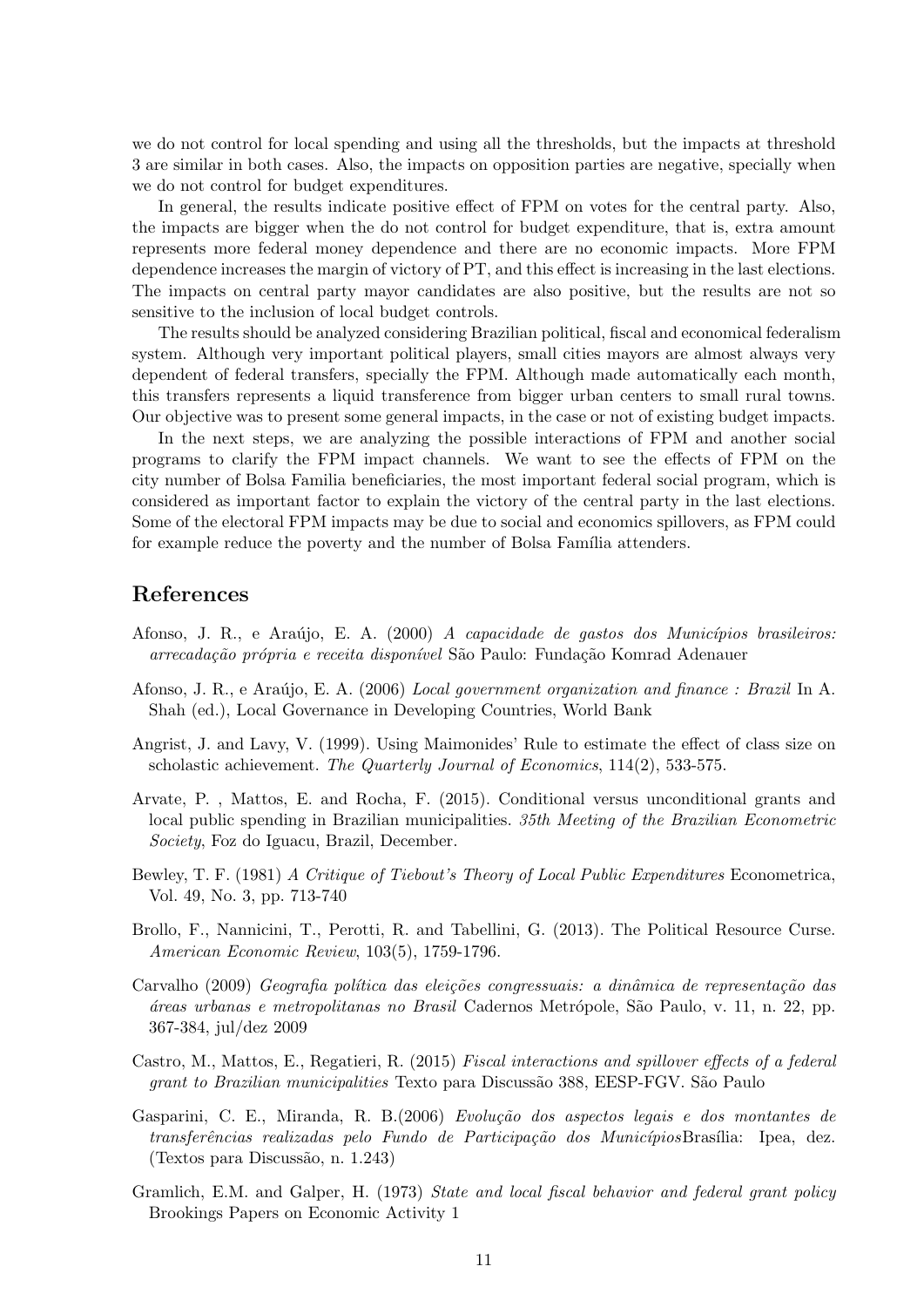- Kelly, P. G., Gasparini, C. D. (2007) Descentralização fiscal e tamanho do governo no Brasil Economia Aplicada, 11(2): 303-323, abr-jun
- Knight, Brian (2004) Parochial Interests and the Centralized Provision of Local Public Goods: Evidence from Congressional Voting on Transportation Projects Journal of Public Economics, Vol. 88
- Lee, D. and Lemieux, T. (2010). Regression Discontinuity Designs in Economics. Journal of Economic Literature, 48(2), 281-355.
- Litschig, S., Morrison, K. (2012) Government Spending and Re-election: Quasi-Experimental Evidence from Brazilian Municipalities 515, Barcelona Graduate School of Economics. Working Papers
- Mation, L.; Miranda, R. B.; Monasterio, L. M. (2012) Multiplicai-vos e crescei: FPM, emancipação e crescimento econômico municipal IPEA
- Mattos, E., Arvate, P., Rocha, F. (2014) Intergovernmental grants and local public spending in Brazilian Municipalities EESP-FGV. Working Paper
- Mendes, C. C., Sousa, M. C. (2006) Demand for locally provided public services within the median voter's framework: the case of the Brazilian municipalities Applied Economics, v. 38, p. 239-251
- Ministério da Fazenda (2002) Relatório de Gestão Fiscal: manual de elaboração Disponível em: Relatório de Gestão Fiscal: manual de elaboração. Brasília, Secretaria do Tesouro Nacional
- Ministério da Fazenda (2012) O que você precisa saber sobre as transferências constitucionais e legais: Fundo de Participação dos Municípios – FPM Secretária do Tesouro Nacional, Cartilha do FPM
- Secretaria do Tesouro Nacional (2012) Manual de contabilidade aplicada ao setor público : aplicado à União, aos Estados, ao Distrito Federal e aos Municípios : procedimentos contábeis orçamentários Ministério da Fazenda, Ministério do Planejamento. Manual de contabilidade aplicada ao setor público, v.1, 2. ed.
- Marenco dos Santos, A. (2013) Topografia do Brasil profundo: votos, cargos e alinhamentos nos municípios brasileiros OPINIAO PÚBLICA, Campinas, vol. 19, nº 1, junho, 2013, p. 1-20
- Mora, M., Varsano, R. (2001) Fiscal Decentralization and Subnational Fiscal Autonomy In Brazil: Some Facts Of The Nineties TEXTO PARA DISCUSSAO  $N^{\circ}$  854, IPEA
- Nicolau, J., Peixoto, V. (2007) Uma Disputa em Três Tempos: Uma Análise das Bases Municipais das Eleições Presidenciais de 2006 Trabalho apresentado no XXXI Encontro Anual da ANPOCS, Caxambu.
- Nicolau, J. (2014) *Vermelhos e Azuis: um estudo sobre os determinantes do voto nas eleições* presidenciais brasileiras (2002-2010) IX ENCONTRO DA ASSOCIAÇÃO BRASILEIRA DE CIÊNCIA POLÍTICA Brasília, DF.
- Nobre (2010) O fim da Polarização Revista Piauí. Edição 51. Dezembro de 2010. http://revistapiaui.estadao.com.br/edicao-51/ensaio/o-fim-da-polarizacao
- Oliveira, A.; Ruiz, R.; Caliari, T. (2009) Longe dos partidos e perto da federação: uma avaliação dos gastos municipais na saúde pública pesquisa e planejamento econômico — ppe — v. 39  $-$  n.  $3 -$  dez.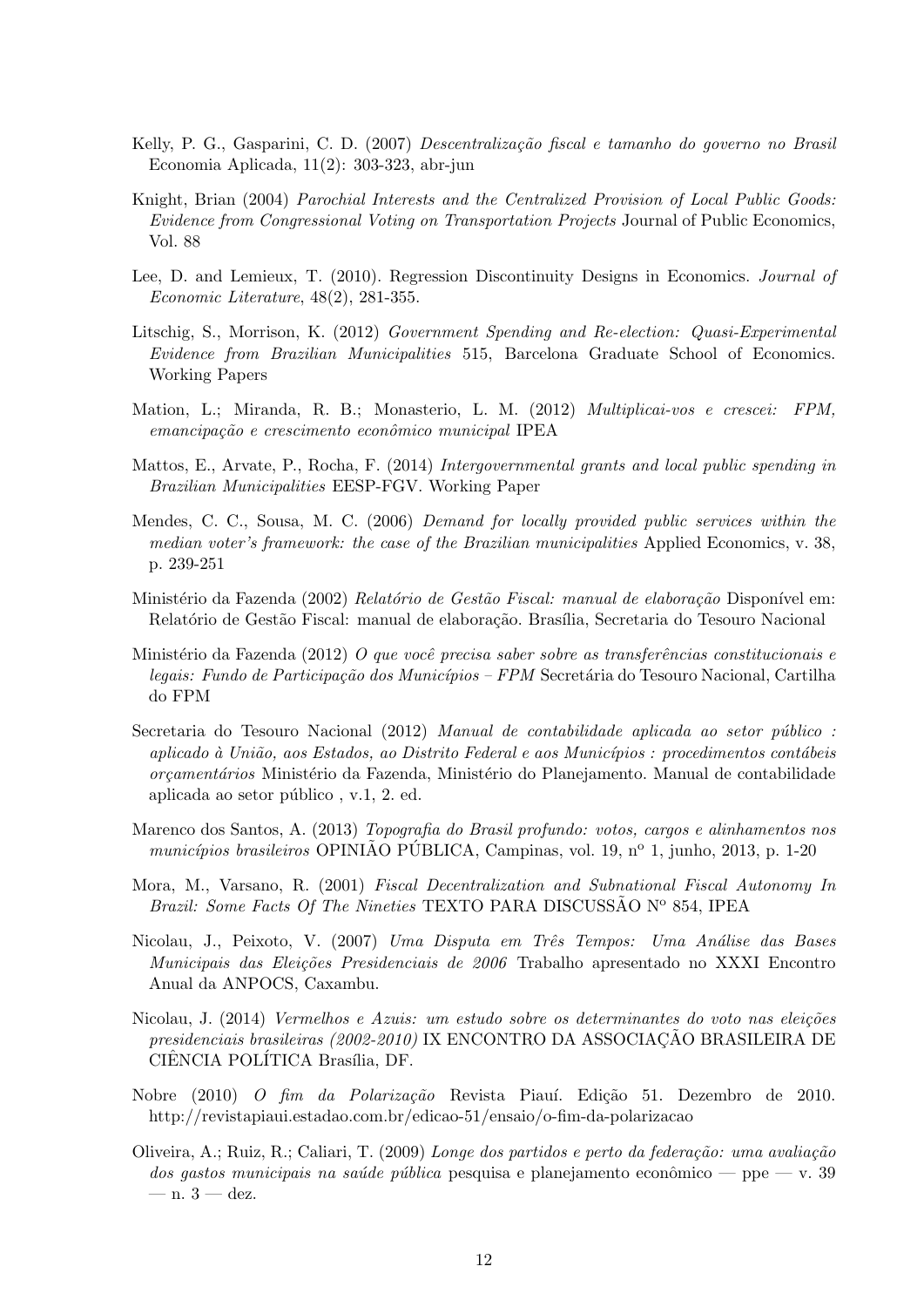- Perrson, T., Tabellini, G, (1996) Federal Fiscal Constitutions: Risk Sharing and Moral Hazard Econometrica 64, 623–646.
- Ribeiro, M. B., Rodrigues Jr., W. (2006) *Eficiência do gasto público na América Latina*, Boletim de Desenvolvimento Fiscal, n. 3: 43-56.
- Sakurai, S. (2013) Efeitos assimétricos das transferências Governamentais sobre os gastos públicos locais: Evidências em painel para os municípios brasileiros pesquisa e planejamento econômico — ppe — v.  $43$  — n.  $2$  — ago.
- Serra, J., Afonso, J. R. (1999) O federalismo fiscal à brasileira: algumas reflexões Revista do BNDES, Rio de Janeiro, v.6, n.12, p. 3-30
- Shikida, C. D; Monastério, L. M. Carraro, A. ; Araújo, A. F. ; Damé, O. M. (2009) "It is the economy, companheiro!": an empirical analysis of Lula's re-election based on municipal data Economics Bulletin. Volume 29 Issue 2
- Singer (2009) Raízes Sociais e Ideológicas do Lulismo Novos Estudos 85 Novembro 2009
- Singer (2010) O lulismo e seu futuroRevista Piauí. Edição 49. Outubro de 2010. http://revistapiaui.estadao.com.br/edicao-49/tribuna-livre-da-luta-de-classes/o-lulismo-e-seu-futuro
- Slack, E. (1980) Local Fiscal Response to Intergovernmental Transfers. The Review of Economics and Statistics vol. 62, n 3, pp. 364-370.
- Sousa, M. C. S.; Ramos, F. S. (1999) *Eficiência técnica e retornos de escala na produção de* serviços públicos municipais: o caso do nordeste e do sudeste brasileiros Revista Brasileira de Economia, v. 53, n. 4, p. 433-461
- Tiebout, C. (1956) A pure theory of local expenditures Journal of Political Economy, vol. 64, n. 5, 416–424
- Tribunal de Contas da União (2008) Transferências governamentais constitucionais Brasília. Secretaria de Macroavaliação Governamental
- Wooldridge, J. (2002) Econometric Analysis of Cross Section and Panel Data MIT Press, Cambridge, MA
- Zucco, C., Power (2013) Bolsa Família and the Shift in Lula's Electoral Base, 2002–2006: A Reply to Bohn Latin American Research Review, Volume 48, Number 2, 2013, pp. 3-24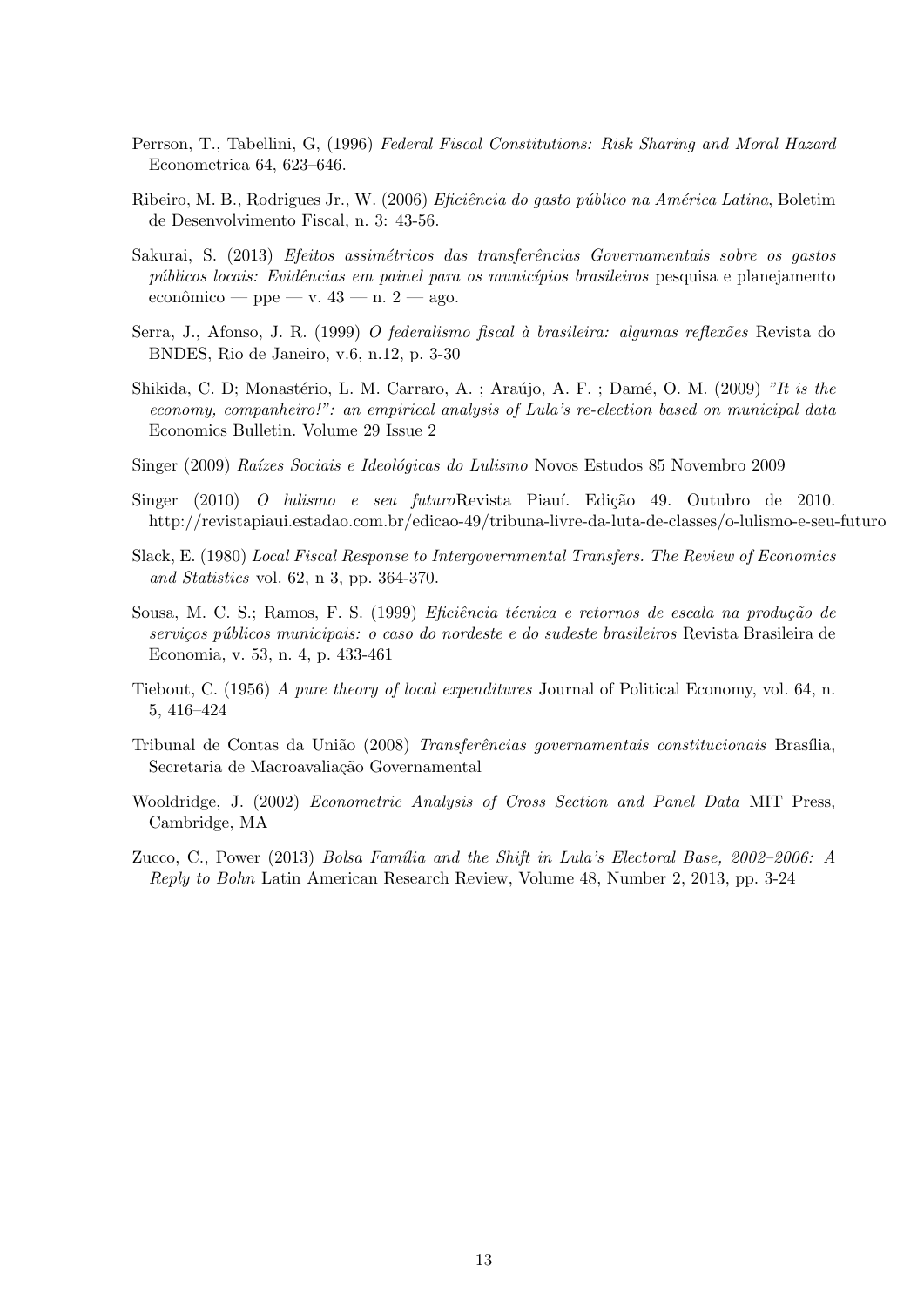| <u>raone is Brasilian mame.pandos doserp</u> are ama <sub>p</sub> olo according to population sile |              |              |                |                              |      |  |  |  |  |  |
|----------------------------------------------------------------------------------------------------|--------------|--------------|----------------|------------------------------|------|--|--|--|--|--|
| population                                                                                         | tax Revenue  | <b>FPM</b>   | ICMS transfer  | per capita FPM Number cities |      |  |  |  |  |  |
| in $1,000$                                                                                         | % of Revenue | % of Revenue | $%$ of Revenue | in reais $(R$)$              |      |  |  |  |  |  |
| $\overline{5}$                                                                                     | 4.00         | 50.20        | 20.90          | 1,225.45                     | 1301 |  |  |  |  |  |
| $5 - 10$                                                                                           | 5.40         | 36.20        | 22.00          | 589.77                       | 1212 |  |  |  |  |  |
| $10-20$                                                                                            | 5.60         | 33.30        | 19.20          | 468.02                       | 1401 |  |  |  |  |  |
| $20 - 50$                                                                                          | 8.70         | 25.70        | 20.00          | 351.39                       | 1043 |  |  |  |  |  |
| 50-100                                                                                             | 11.10        | 18.80        | 21.70          | 254.37                       | 325  |  |  |  |  |  |
| $100 - 200$                                                                                        | 15.30        | 13.90        | 23.20          | 216.1                        | 150  |  |  |  |  |  |
| 200-500                                                                                            | 19.80        | 9.50         | 23.40          | 156.23                       | 95   |  |  |  |  |  |
| 500-1.000                                                                                          | 20.50        | 7.40         | 23.50          | 123.13                       | 23   |  |  |  |  |  |
| 1.000                                                                                              | 34.30        | 3.90         | 16.70          | 78.82                        | 15   |  |  |  |  |  |

Table 1: Brazilian municipalities descriptive analysis according to population size

Population scaled in 1,000 inhabitants. We use the percentage value of the city FPM and ICMS share, according to the total budget revenue. Per capita FPM is in reais (R

|                | <b>OLS</b> |            |                | IV             |           |            |
|----------------|------------|------------|----------------|----------------|-----------|------------|
|                | 2006       | 2010       | 2014           | 2006           | 2010      | 2014       |
| PT 1tr         |            |            |                |                |           |            |
| <b>FPM</b>     | $0.10***$  | $-0.01$    | $-0.03**$      | $\overline{0}$ | $-0.05**$ | $-0.13***$ |
|                |            |            |                |                |           |            |
| $\mathbf{R}^2$ | 0.74       | 0.8        | 0.7            | 0.73           | 0.8       | 0.7        |
| obs            | 22065      | 39338      | 47817          | 8794           | 26067     | 34546      |
| PT 2tr         |            |            |                |                |           |            |
| <b>FPM</b>     | $0.12***$  | $0.03*$    | $\overline{0}$ | 0.01           | 0.01      | $-0.06***$ |
|                |            |            |                |                |           |            |
| $\mathrm{R}^2$ | 0.8        | $0.81\,$   | 0.75           | 0.79           | 0.81      | 0.75       |
| obs            | 22065      | 39338      | 47817          | 8794           | 26067     | 34546      |
| PSDB 1tr       |            |            |                |                |           |            |
| <b>FPM</b>     | $-0.18***$ | $-0.13***$ | $-0.09***$     | $-0.11*$       | $-0.05*$  | $-0.04$    |
|                |            |            |                |                |           |            |
| $\mathrm{R}^2$ | 0.52       | 0.51       | 0.38           | 0.52           | 0.51      | 0.38       |
| obs            | 22065      | 39338      | 47817          | 8794           | 26067     | 34546      |
| PSDB 2tr       |            |            |                |                |           |            |
| <b>FPM</b>     | $-0.16***$ | $-0.14***$ | $-0.09***$     | $-0.09$        | $-0.03$   | 0.01       |
|                |            |            |                |                |           |            |
| $\mathbf{R}^2$ | 0.48       | $0.55\,$   | 0.5            | 0.48           | 0.55      | 0.5        |
| obs            | 22065      | 39338      | 47817          | 8794           | 26067     | 34546      |
|                |            |            |                |                |           |            |

Table 2: Effects of FPM on votes for PT - OLS and IV regressions

Note: \* $p < 0.10$ , \* \*  $p < 0.05$ , \* \* \* $p < 0.01$ . We use FPM in level(R\$) and total of votes in each party. Covariates omitted.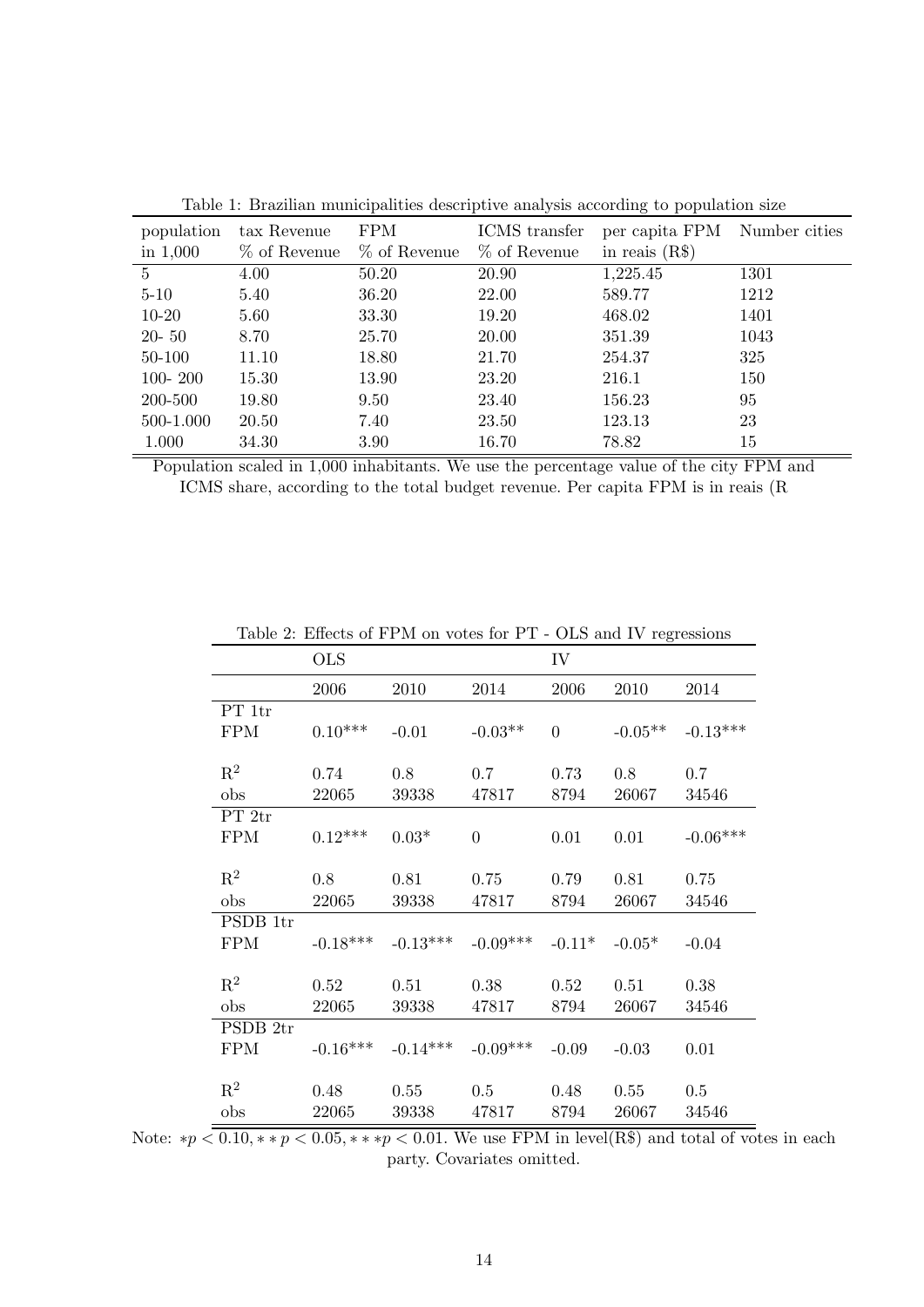| Table 5: Effects of FPM on presidential elections - RDD regressions |                    |                  |                 |                   |                 |                          |                 |                 |                |                 |
|---------------------------------------------------------------------|--------------------|------------------|-----------------|-------------------|-----------------|--------------------------|-----------------|-----------------|----------------|-----------------|
| votes for<br>PT                                                     |                    |                  |                 |                   |                 | votes for<br><b>PSDB</b> |                 |                 |                |                 |
| thresholds                                                          | $1 - 4$            | $1\,$            | $\overline{2}$  | $\overline{3}$    | $\overline{4}$  | $1 - 4$                  | $\mathbf{1}$    | $\overline{2}$  | $\overline{3}$ | $\overline{4}$  |
| 2006 1tr<br><b>FPM</b><br>obs                                       | 1.55<br>951        | $6.08**$<br>348  | 1.05<br>283     | $-4.12$<br>212    | 17.22<br>108    | $-0.97$<br>951           | $-1.83$<br>348  | $-9.89$<br>283  | 1.33<br>212    | $-13.41$<br>108 |
| 2006 2tr<br><b>FPM</b><br>obs                                       | 1.98<br>951        | $5.41**$<br>348  | $-0.84$<br>283  | $-1.61$<br>212    | 28.01<br>108    | $-0.43$<br>951           | $-0.72$<br>348  | $-9.69$<br>283  | 2.62<br>212    | $-16.15$<br>108 |
| 2010 1tr<br><b>FPM</b><br>obs                                       | 0.18<br>2781       | 0.37<br>1068     | 0.32<br>801     | 0.4<br>591        | $-1.91$<br>321  | $-0.21$<br>2781          | 0.18<br>1068    | $-0.45$<br>801  | $-1.32$<br>591 | 2.26<br>321     |
| 2010 2tr<br><b>FPM</b><br>obs                                       | $1.05***$<br>2781  | $1.02**$<br>1068 | 1.08<br>801     | $1.94*$<br>591    | $0.25\,$<br>321 | $0.31\,$<br>2781         | $0.5\,$<br>1068 | $-0.04$<br>801  | $-0.06$<br>591 | 3.38<br>321     |
| 2014 1tr<br><b>FPM</b><br>obs                                       | $-0.78***$<br>3813 | $-0.34$<br>1487  | $-0.23$<br>1079 | $-2.19***$<br>807 | $-1.13$<br>440  | $-0.33$<br>3813          | 0.21<br>1487    | $-0.84$<br>1079 | $-0.46$<br>807 | $-3.07$<br>440  |
| 2014 2tr<br><b>FPM</b><br>obs                                       | 0.06<br>3813       | 0.11<br>1487     | 0.44<br>1079    | $-0.46$<br>807    | 1.77<br>440     | 0.13<br>3813             | 0.42<br>1487    | $-0.27$<br>1079 | 0.42<br>807    | $-0.88$<br>440  |

Table 3: Effects of FPM on presidential elections - RDD regressions

Note: \* $p < 0.10$ , \* \*  $p < 0.05$ , \* \* \* $p < 0.01$ . We use variables in level and the city's total votes for each party. Covariates omitted.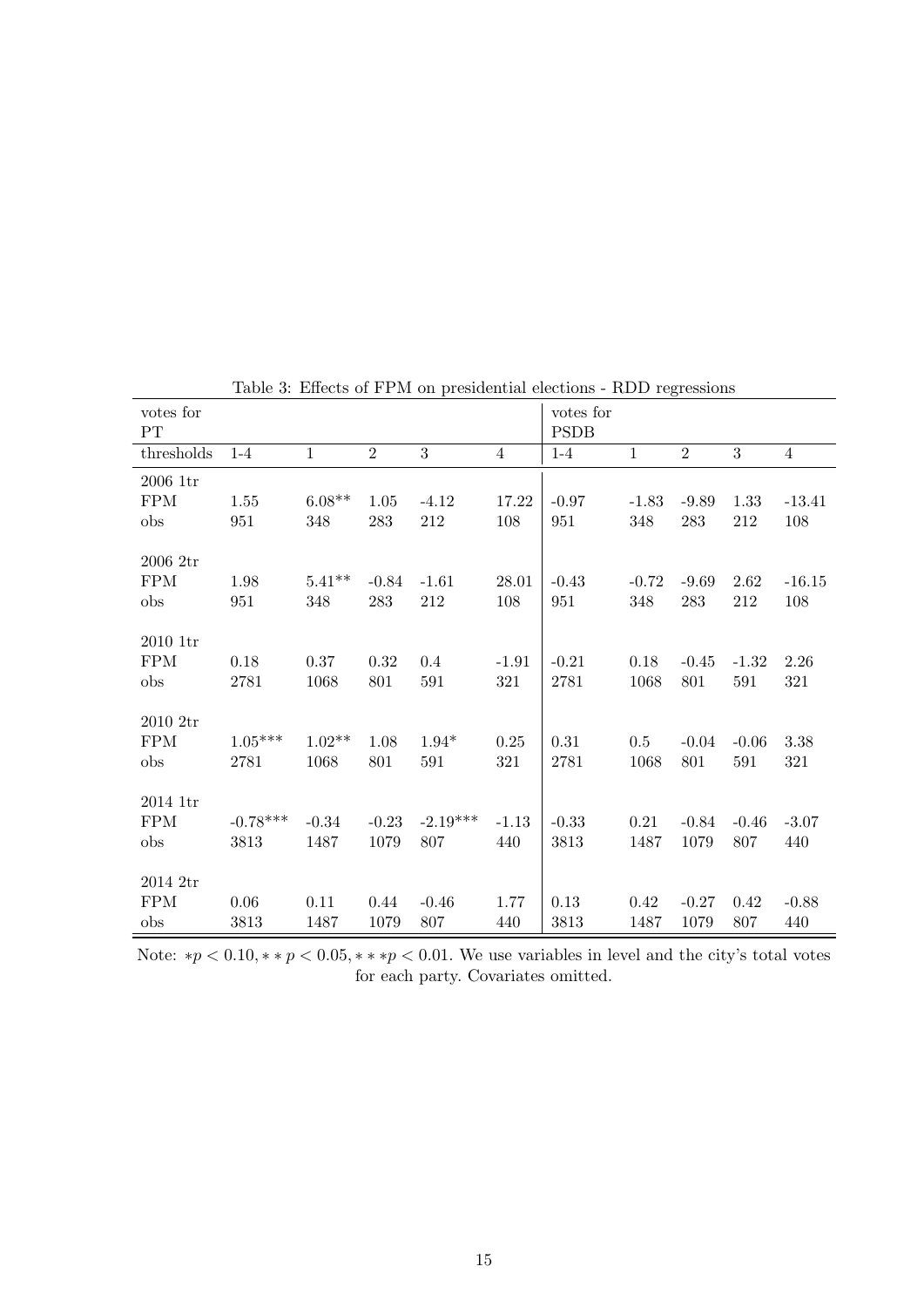| votes for<br>PT                    |                   |                   |                   |                  |                 | votes for<br><b>PSDB</b> |                    |                    |                   |                   |
|------------------------------------|-------------------|-------------------|-------------------|------------------|-----------------|--------------------------|--------------------|--------------------|-------------------|-------------------|
| thresholds                         | $1 - 4$           | $\mathbf{1}$      | $\overline{2}$    | $\sqrt{3}$       | $\overline{4}$  | $1-4$                    | $1\,$              | $\overline{2}$     | 3                 | $\overline{4}$    |
| $2006$ 1tr                         |                   |                   |                   |                  |                 |                          |                    |                    |                   |                   |
| <b>FPM</b>                         | $3.06*$           | $7.50***$         | 2.18              | $-0.45$          | 18.82           | $-4.63**$                | $-5.02*$           | $-12.93*$          | $-6.85$           | $-20.46$          |
| obs                                | 951               | 348               | 283               | 212              | 108             | 951                      | 348                | 283                | 212               | 108               |
| 20062tr<br><b>FPM</b><br>obs       | $3.17**$<br>951   | $6.44**$<br>348   | 0.13<br>283       | 1.75<br>212      | 27.05<br>108    | $-4.11**$<br>951         | $-4.01$<br>348     | $-12.51*$<br>283   | $-5.3$<br>212     | $-24.05$<br>108   |
| $2010-1$ tr<br><b>FPM</b><br>obs   | $1.34***$<br>2781 | $1.26***$<br>1068 | $1.47*$<br>801    | $2.32**$<br>591  | $\Omega$<br>321 | $-2.45***$<br>2781       | $-1.30***$<br>1068 | $-2.71***$<br>801  | $-5.05***$<br>591 | $-2.56$<br>321    |
| $2010 \; 2tr$<br><b>FPM</b><br>obs | $2.20***$<br>2781 | $1.94***$<br>1068 | $2.22***$<br>801  | $3.81***$<br>591 | 2.36<br>321     | $-2.33***$<br>2781       | $-1.15***$<br>1068 | $-2.62***$<br>801  | $-4.27***$<br>591 | $-3.17$<br>321    |
| $2014$ 1tr<br><b>FPM</b><br>obs    | $0.96***$<br>3812 | $1.10***$<br>1486 | $1.56**$<br>1079  | 0.43<br>807      | 1.88<br>440     | $-2.88***$<br>3812       | $-1.61***$<br>1486 | $-3.54***$<br>1079 | $-4.53***$<br>807 | $-8.66***$<br>440 |
| $2014$ 2tr<br><b>FPM</b><br>obs    | $1.72***$<br>3812 | $1.52***$<br>1486 | $2.13***$<br>1079 | $2.18**$<br>807  | $4.74**$<br>440 | $-2.90***$<br>3812       | $-1.68***$<br>1486 | $-3.41***$<br>1079 | $-4.36***$<br>807 | $-7.75***$<br>440 |

Table 4: Effects of FPM on presidential elections controlling for local expenditures - RDD regressions

Note: \* $p < 0.10$ , \* \*  $p < 0.05$ , \* \* \* $p < 0.01$ . We use variables in level and the city's total votes for each party. We add the logarithm of total budget spending as control. Covariates omitted.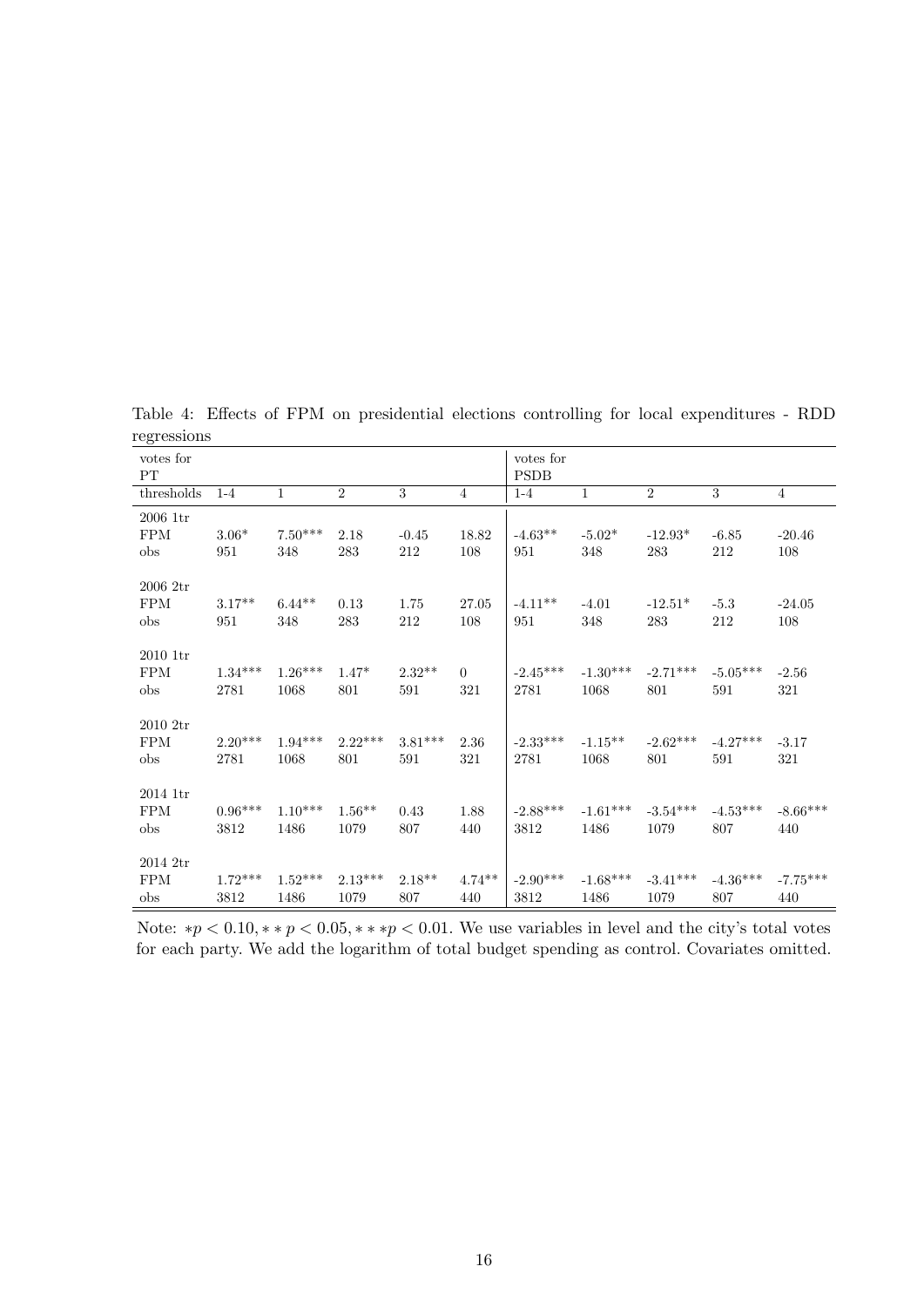|                                | $10000$ $\sigma$ . Encore on voumage |              |                |           | to probleme by |                 | croceron and round |                |         |                |
|--------------------------------|--------------------------------------|--------------|----------------|-----------|----------------|-----------------|--------------------|----------------|---------|----------------|
| control:<br>budget spending    | without                              |              |                |           |                | with<br>control |                    |                |         |                |
| thresholds                     | $1-4$                                | $\mathbf{1}$ | $\overline{2}$ | 3         | $\overline{4}$ | $1-4$           | $\mathbf{1}$       | $\overline{2}$ | 3       | $\overline{4}$ |
| $2006 - 1tr$<br>FPM per capita | $0.57*$                              | $-0.22$      | $-0.51$        | $-1.49*$  | $-2.09$        | $-0.08$         | $\rm 0.21$         | 0.13           | $-0.59$ | $-1.06$        |
| obs                            | 950                                  | 348          | 283            | 211       | 108            | 950             | 348                | 283            | 211     | 108            |
| $2006 - 2tr$<br>FPM per capita | $-0.57*$                             | $-0.35$      | $-0.52$        | $-1.39*$  | $-1.4$         | $-0.08$         | 0.13               | 0.1            | $-0.5$  | $-0.46$        |
| obs                            | 950                                  | 348          | 283            | 211       | 108            | 950             | 348                | 283            | 211     | 108            |
| $2010 - 1tr$<br>FPM per capita | $-0.06$                              | $-0.08$      | 0.09           | $-0.16$   | $-0.29$        | $0.22***$       | $0.18**$           | $0.41***$      | 0.19    | 0.02           |
| obs                            | 2719                                 | 1042         | 784            | 579       | 314            | 2719            | 1042               | 784            | 579     | 314            |
| $2010-2tr$<br>FPM per capita   | $-0.04$                              | $-0.04$      | $0.11\,$       | $-0.18$   | $-0.29$        | $0.26***$       | $0.24***$          | $0.44***$      | 0.18    | 0.07           |
| obs                            | 2719                                 | 1042         | 784            | 579       | 314            | 2719            | 1042               | 784            | 579     | 314            |
| $2014-1tr$<br>FPM per capita   | $-0.08**$                            | $-0.11*$     | 0.08           | $-0.23**$ | $-0.05$        | $0.26***$       | $0.23***$          | $0.47***$      | $0.19*$ | $0.30*$        |
| obs                            | 3742                                 | 1457         | 1060           | 794       | 431            | 3741            | 1456               | 1060           | 794     | 431            |
| $2014-2tr$<br>FPM per capita   | $-0.07$                              | $-0.09$      | $0.07\,$       | $-0.22**$ | $-0.05$        | $0.29***$       | $0.27***$          | $0.48***$      | $0.22*$ | $0.33**$       |
| obs                            | 3742                                 | 1457         | 1060           | 794       | 431            | 3741            | 1456               | 1060           | 794     | 431            |

Table 5: Effects on voting to president by election and round

Note: \* $p < 0.10$ , \* \*  $p < 0.05$ , \* \* \* $p < 0.01$ . We use logarithms of declared FPM and theoretical FPM. We use per capita budget spending as control, in logarithm. The dependent variable is the percentual difference of votes for PT less the votes for PSDB as a share of local electorate. Covariates omitted.

| control:<br>budget spending      | without            |                    |                    |                   |                   | with<br>control   |                   |                   |                  |                 |
|----------------------------------|--------------------|--------------------|--------------------|-------------------|-------------------|-------------------|-------------------|-------------------|------------------|-----------------|
| thresholds                       | $1 - 4$            |                    | $\overline{2}$     | 3                 | $\overline{4}$    | $1 - 4$           |                   | $\overline{2}$    | 3                | $\overline{4}$  |
| round 1<br>FPM per capita<br>obs | $0.21***$<br>3742  | $0.19***$<br>1457  | $0.24***$<br>1060  | $0.26***$<br>794  | $0.23***$<br>431  | $0.18***$<br>3741 | $0.18***$<br>1456 | $0.28***$<br>1060 | $0.24***$<br>794 | 0.13<br>431     |
| round 2<br>FPM per capita<br>obs | $-0.11***$<br>3742 | $-0.09***$<br>1457 | $-0.13***$<br>1060 | $-0.12***$<br>794 | $-0.18***$<br>431 | $-0.08**$<br>3741 | $-0.06$<br>1456   | $-0.08$<br>1060   | $-0.13$<br>794   | $-0.27*$<br>431 |

Table 6: Effects on voting to president by round - FE

Note: \* $p < 0.10$ , \* \*  $p < 0.05$ , \* \* \* $p < 0.01$ . We use logarithms of declared FPM and theoretical FPM. We use per capita budget spending as control, in logarithm. Covariates omitted.